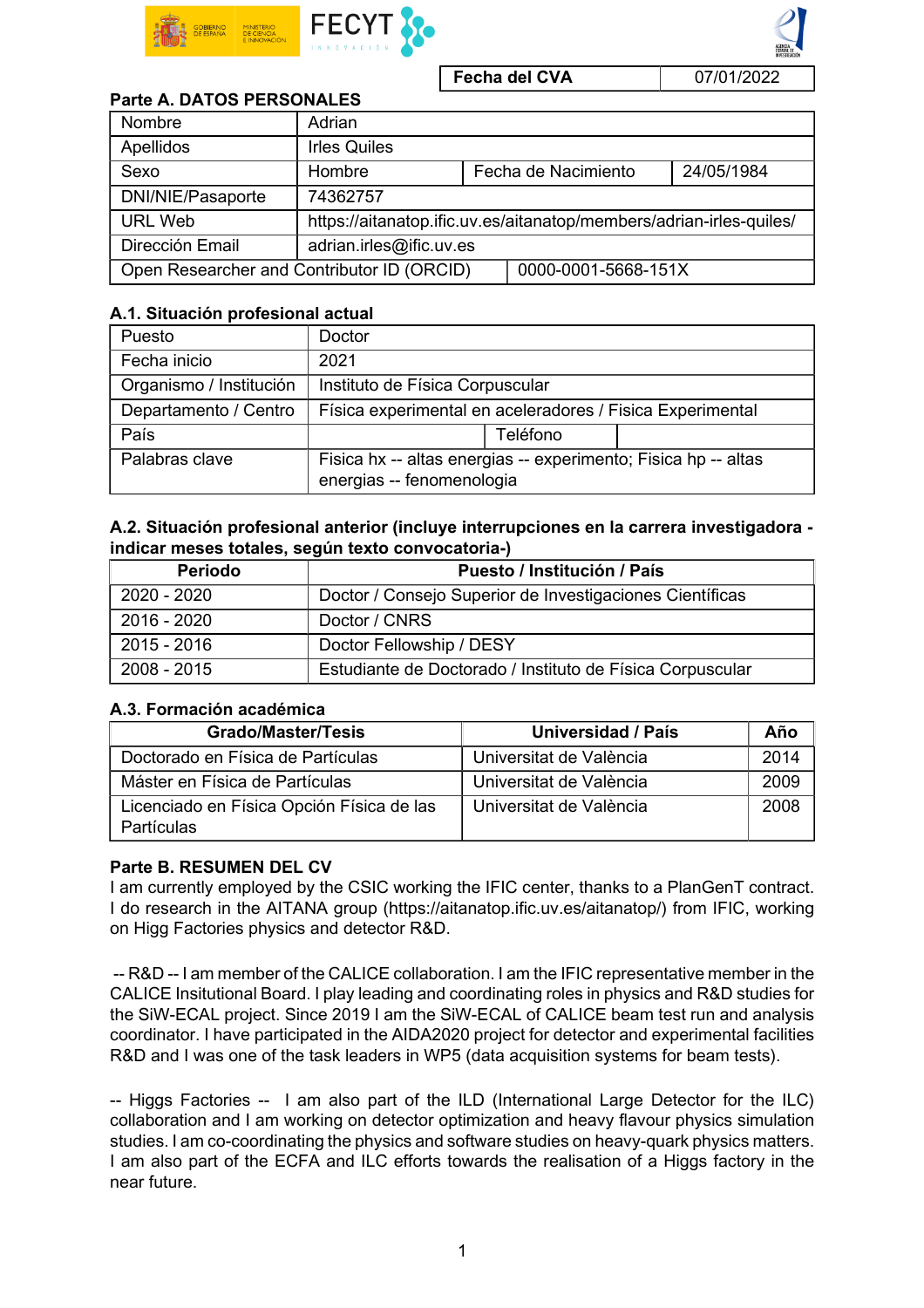



-- Top-Quark physics at LHC -- I defended my PhD in December 2014, with a grade of cum laude and a mention as International Doctorate. My PhD lead to the publication of two papers (one theoretical and one ATLAS publication with myself as the only analyser) and to the definition of a novel method to determine the top quark pole mass using LHC (Large Hadron Collider) data in an unambiguous theoretical mass scheme. This work has created a line of research with at least two thesis continuning my work and several articles. I am still active in this area, in collaboration with theoreticians and experimentalists from Berlin and Hamburg (DESY).

### Research Activities/Interest:

Higgs and heavy quark (top, bottom, charm) precision physics at LHC and at future lepton colliders. R&D in Particle Flow detectors and high granularity calorimetry for future high energy lepton colliders.

### Current Responsablities:

Future Higgs Factories physics:

- co-convener of the ILD Software and Reconstruction Group
- co-convener of the ILD Physics group (top/heavy quarks physics)

 - co-convener of the ILC International Development Team (IDT) WG3 Topical group for top-quark/heavy-quark and QCD physics.

 - co-convener of the European Committe for Future Accelerators (ECFA) Higgs Factories WG1-PREC (Precision in theory & experiment) Topical group

Detector R&D:

- I am the IFIC representative in the CALICE institutional board.

- SiW-ECAL CALICE test beam coordinator

Other:

- Member of the ECFA-Early career researchers pannel.

#### Past Responsablities:

Task Leader at the AIDA2020-WP5.

## Publications:

Information extracted from the SLAC-Spires database (07/01/2022): Number of publications: 570; Citations: 94,908 (174 per paper); H-index: 153 Presentations/talks in conferences/workshops/international seminars >40;

## Parte C. LISTADO DE APORTACIONES MÁS RELEVANTES

### C.1. Publicaciones más importantes en libros y revistas con "peer review" y conferencias

AC: Autor de correspondencia; (nº x / nº y): posición firma solicitante / total autores. Si aplica, indique el número de citaciones

1 Artículo científico. Kawagoe, K.; others. 2020. Beam test performance of the highly granular SiW-ECAL technological prototype for the ILC Nucl. Instrum. Meth.A950, pp.162969-162969.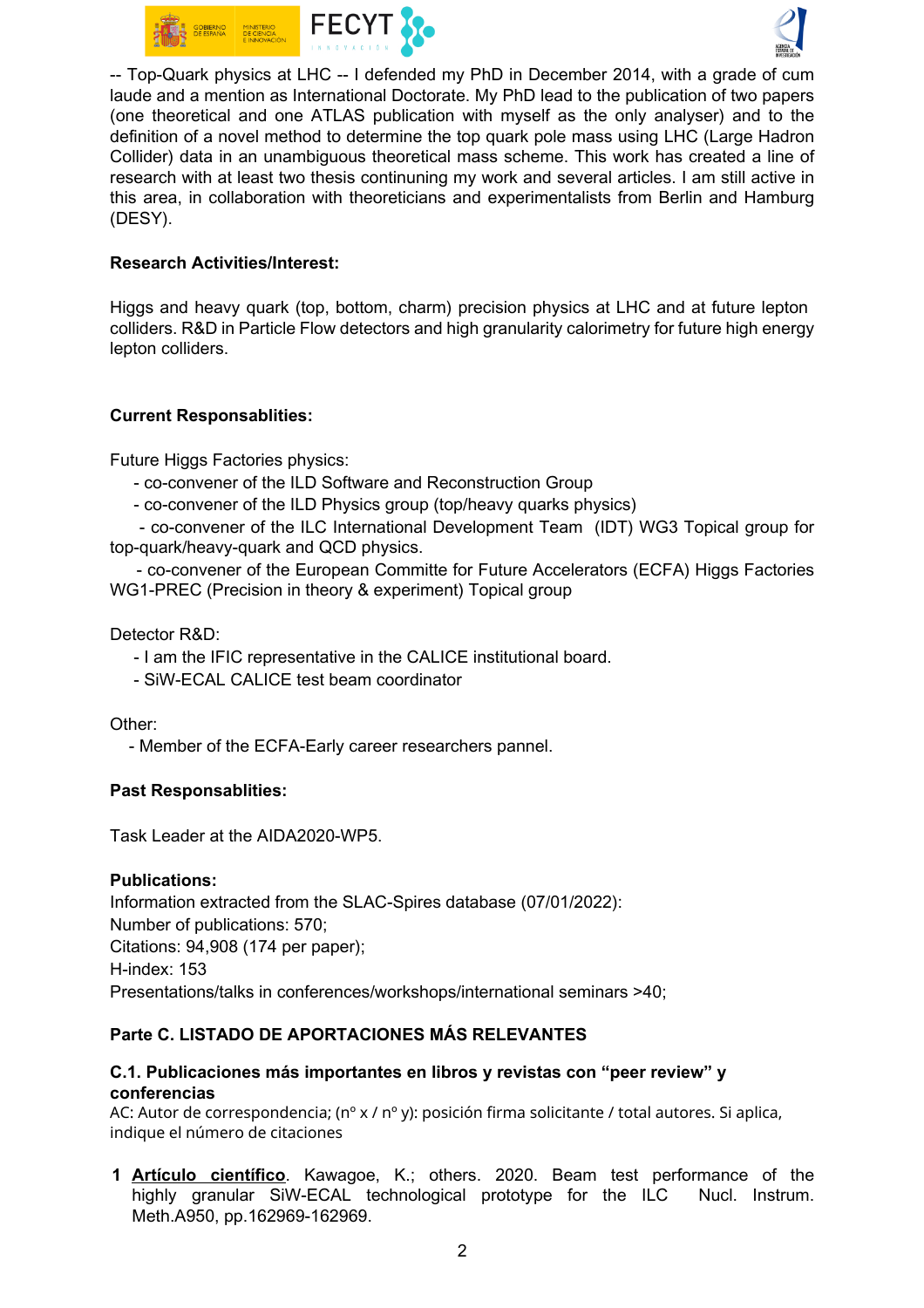



- 2 Artículo científico. Ahlburg, P.; others. 2020. EUDAQ-a data acquisition software framework for common beam telescopes JINST. 15-01, pp.P01038-P01038.
- 3 Artículo científico. Abramowicz, Halina; others. 2020. International Large Detector: Interim Design Report
- 4 Artículo científico. Durieux, Gauthier; Irles, Adrian; Miralles, Víctor; Peñuelas, Ana; Pöschl, Roman; Perelló, Martín; Vos, Marcel. 2019. The electro-weak couplings of the top and bottom quarks -- global fit and future prospects JHEP12,098(2019). JHEP.
- 5 Artículo científico. Aad, Georges; others. 2019. {Measurement of the top-quark mass in \$t\bar{t}+1\$-jet events collected with the ATLAS detector in \$pp\$ collisions at \$\sqrt{s}=8\$ TeV} JHEP. 11, pp.150-150.
- 6 Artículo científico. Fuster, J.; Irles, A.; Melini, D.; Uwer, P.; Vos, M.2017. {Extracting the top-quark running mass using \$t\bar{t} + \hbox {1-jet}\$ events produced at the Large Hadron Collider} Eur. Phys. J.C77-11, pp.794-794.
- 7 Artículo científico. Aad, Georges; others. 2015. {Determination of the top-quark pole mass using \$ t\overline{t}  $$ + 1$ -jet events collected with the ATLAS experiment in 7 TeV pp collisions} JHEP. 10, pp.121-121.
- 8 Artículo científico. Alioli, Simone; Fernandez, Patricia; Fuster, Juan; Irles, Adrian; Moch, Sven-Olaf; Uwer, Peter; Vos, Marcel. 2013. A new observable to measure the top-quark mass at hadron colliders Eur. Phys. J.C73, pp.2438-2438.

## C.2. Congresos

- 1 ILD: status, concrete R&D and long-term wishes (Plenary Talk). ILCX2021. 2021.
- 2 Quark Pair Production at Lepton Colliders: Experimental challenges (invited talk). SUSY2021. 2021.
- 3 Implementation of large imaging calorimeters. EPS-HEP2021. 2021.
- 4 ILD, a Detector for the International Linear Collider. TIPP 2021. 2021. Canadá.
- 5 Adrian Irles; Juan Fuster; German Rodrigo; Seidai Tairafune; Marcel Vos; Hitoshi Yamamoto; Ryo Yonamine. Prospects for the measurement of the \$b\$-quark mass at the ILC. International Workshop on Future Linear Colliders (LCWS2021). 2021.
- 6 Top, flavour, and electroweak at a linear collider. (Plenary Talk). LCWS2021. 2021.
- 7 Status of PFA Calorimeter R&D (Plenary Talk). IAS Program on High Energy Physics (HEP 2021). 2021. Hong Kong.
- 8 Adrian Irles. CALICE SiW ECAL Development and test of the chip-on-board PCB solution. 3rd Conference on Calorimetry for the High Energy Frontier (CHEF 2019. 2019. Japón.
- 9 Y. Okugawa; A. Irles; V. Lohezic; S. Amjad; R. Yonamine; F. Richard; H. Yamamoto; R. Pöschl. Production and electroweak couplings of 3rd generation quarks at the ILC. 29th International Conference on Lepton and Photon Interactions (LP2019). 2019. Canadá.
- 10 Adrián Irles. Latest developments on the highly granular Silicon-Tungsten Electromagnetic Calorimeter technological prototype for the International Large Detector. 2017 IEEE Nuclear Science Symposium and Medical Imaging Conference and 24th international Symposium on Room-Temperature Semiconductor X-Ray & Gamma-Ray Detectors (NSS/MIC 2017). 2017.
- 11 S. Alioli; P. Fernandez; J. Fuster; A. Irles; S. Moch; P. Uwer; M. Vos. Top-quark mass measurements using jet rates at LHC. 1st Large Hadron Collider Physics Conference (LHCP 2013):. 2013. España.
- 12 S. Alioli; P. Fernández; J. Fuster; A. Irles; S. Moch; P. Uwer; M. Vos. Top-quark mass measurements at LHC: a new approach. 5th International Workshop on Top Quark Physics (TOP2012). 2012. Reino Unido.
- 13 Simone Alioli; Juan Fuster; Adrian Irles; Sven Moch; Peter Uwer; Marcel Vos. A new observable to measure the top quark mass at hadron colliders. 25th International Symposium on Lepton Photon Interactions at High Energy (LP11). 2011. India.

## C.3. Proyectos o líneas de investigación

1 Proyecto. SUBVENCIONES PARA LA CONTRATACIÓN DE DOCTORES Y DOCTORAS DE EXCELENCIA (CIDEGENT 2020) EN LA COMUNITAT VALENCIANA. Adrian Irles Quiles. (Instituto de Física Corpuscular). 01/01/2021-31/12/2024. 409.999,85 €.